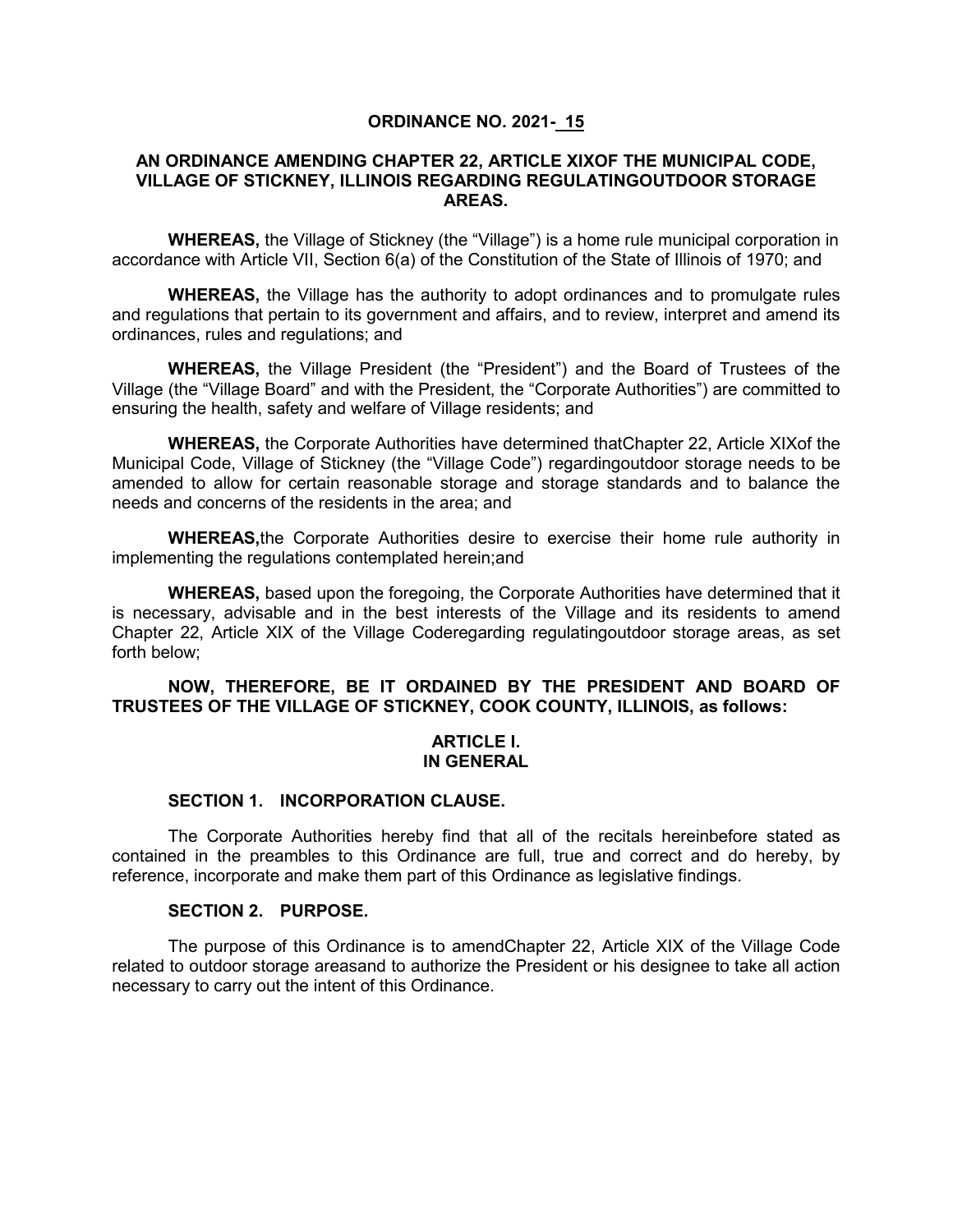## **ARTICLE II. AMENDMENTOF CHAPTER 22, ARTICLE XIXOF THE MUNICIPAL CODE, VILLAGE OF STICKNEY, ILLINOIS**

## **SECTION 3.0. AMENDMENTOF CHAPTER 22, ARTICLE XIX.**

That the Village Code is hereby amended, notwithstanding any provision, ordinance, resolution or Village Code section to the contrary, by amendingChapter 22, Article XIX as follows:

# **ARTICLE XIX. OUTDOOR STORAGE AREAS**

## **Sec. 22-701. License required.**

It shall be unlawful for any person to operate, conduct or maintain an outdoor storage area in the village without having first obtained a license therefor. The term "outdoor storage area" shall mean and be construed to mean an area of open land on which may be stored materials, such as but not limited to, goods, equipment, vehicles, trailers, containers and other items.

#### **Sec. 22-702. Applications.**

Applications for such licenses shall describe the types and quantities of all items expected to be accommodated in the outdoor storage area. Applications shall be in writing and shall be referred to the president and board of trustees.

## **Sec. 22-703. Height and location limitations.**

No materials, as described above, shall be located in an outdoor storage area which exceed the height of 50 feet. In addition, no such materials shall exceed the height of 12 feet in any area that is located within 600 feet of a residential zoning district and further, no such materials shall exceed a height of 8 feet in any area that is located within 300 feet of a residential zoning district. If there is any other applicable village, state or federal height limitation more restrictive than those set forth in this section, the more restrictive limitation shall apply.

## **Sec. 22-704. Fire safety standards.**

Every outdoor storage area shall be equipped with adequate fire extinguishing facilities and shall comply with all other ordinances of the village relative thereto.

#### **Sec. 22-705. Premises.**

Premises used as an outdoor storage area shall be kept in a clean and sanitary condition. Any premises over 1,000 square feet shall be required to maintain a permanent structure on-site constructed in compliance with the Village Code and all adopted building code or other related codes. The permanent structure, or building, shall include any permanently anchored structure built for the shelter or enclosure of persons, animals,property, or substance of any kind, excluding fences. The permanent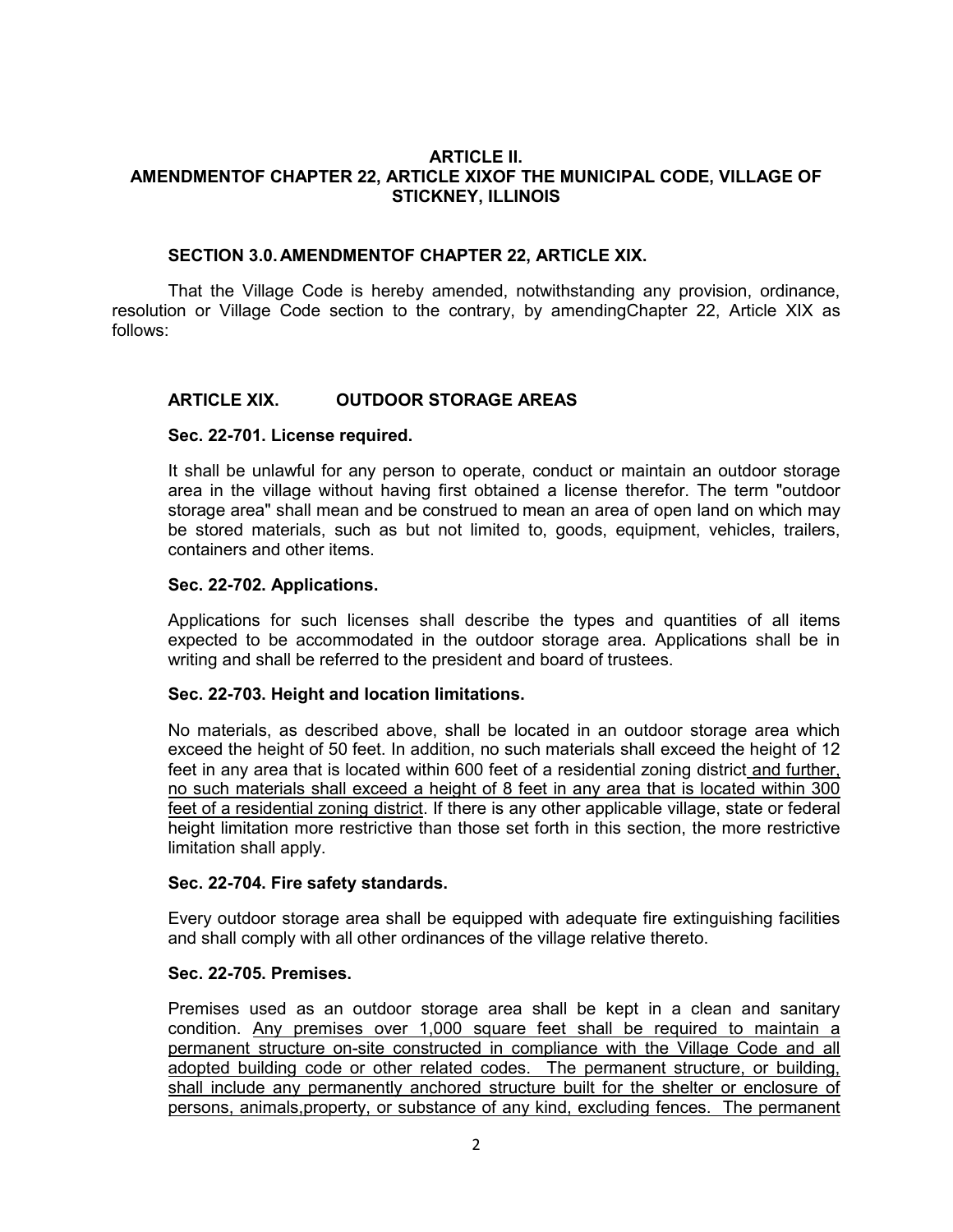structure shall also have at least one accessible bathroom as defined by the Americans with Disabilities Act and any other applicable federal or state laws.

All materials or equipment weighing over 1 ton, or 2,000 pounds shall be kept on ground or lots made of a constructed surface, including paved, asphalt, concrete surfaces, and other hard impermeable surfaces, and shall not include any soft ground, including compressed gravel or road grindings or as otherwise required by applicable building codes or other village ordinances.

If any improvements are done on the property that may impact water run-off, drainage or flooding, including but not limited to the installation of any constructed surface or the erection of any permanent structure, the owner or operator of the outdoor storage area shall secure a permit from the Metropolitan Water Reclamation District of Greater Chicago.

## **Sec. 22-706. Fees.**

Theannual fee for such license shall be \$500.00 per year, plus \$0.04 for each square foot of land licensed for outdoor storage in excess of 10,000 square feet. The total annual license fee, however, shall not exceed\$20,000 \$10,500.00.

## **Sec. 22-707. Penalty.**

Any person who violates any provision of this article shall be subject to punishment as provided in section 1-9 of this Code. In addition to assessing such penalties, a court of competent jurisdiction shall have the authority to enjoin the party to cease violations under this article and to take such actions as are necessary to correct any violation of this article of which he is guilty and to remedy the effects of any such violation.

## **Sec. 22-708. Variances.**

Any party wanting to operate an outdoor storage area may seek a variance upon denial of their permit request from the Village's Zoning Board of Appeals.

## **Sec. 22-709. Municipal Exemption.**

The requirements of this article shall not apply to municipal buildings, equipment, or municipal park structures.

## **Secs. 22-70810—22-740. Reserved.**

## **SECTION 3.1. OTHER ACTIONS AUTHORIZED.**

The officers, employees and/or agents of the Village shall take all action necessary or reasonably required to carry out, give effect to and consummate the amendments contemplated by this Ordinance, and shall take all action necessary in conformity therewith. The officers, employees and/or agents of the Village are specifically authorized and directed to draft and disseminate any and all necessary forms or notices to be utilized in connection with the intent of this Ordinance.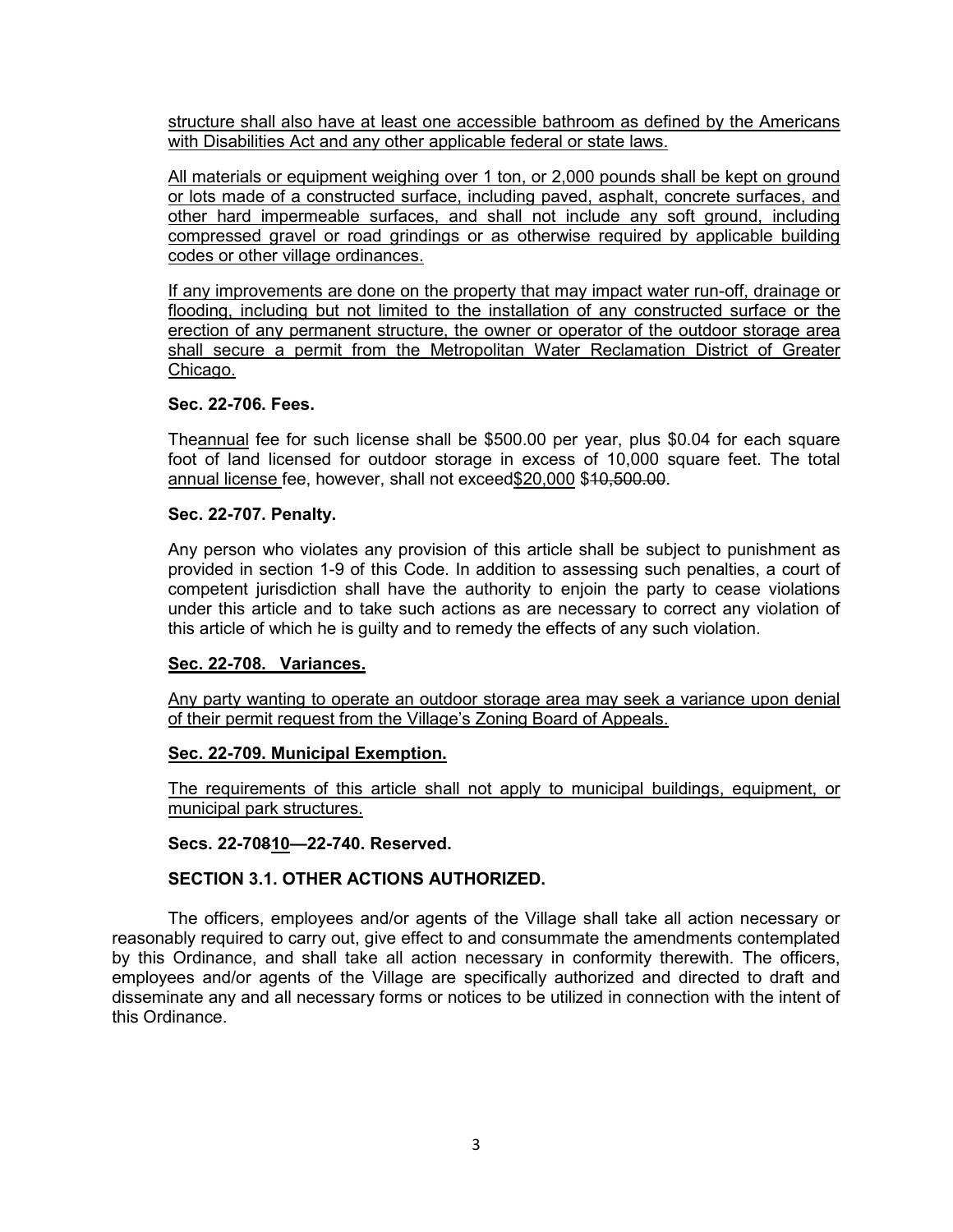# **ARTICLE III. HEADINGS, SAVINGS CLAUSES, PUBLICATION, EFFECTIVE DATE**

# **SECTION 4. HEADINGS.**

The headings of the articles, sections, paragraphs and subparagraphs of this Ordinance are inserted solely for the convenience of reference and form no substantive part of this Ordinance nor should they be used in any interpretation or construction of any substantive provision of this Ordinance.

#### **SECTION 5. SEVERABILITY.**

The provisions of this Ordinance are hereby declared to be severable and should any provision of this Ordinance be determined to be in conflict with any law, statute or regulation by a court of competent jurisdiction, said provision shall be excluded and deemed inoperative, unenforceable and as though not provided for herein and all other provisions shall remain unaffected, unimpaired, valid and in full force and effect.

## **SECTION 6. SUPERSEDER.**

All code provisions, ordinances, resolutions, rules and orders, or parts thereof, in conflict herewith are, to the extent of such conflict, hereby superseded.

## **SECTION 7. PUBLICATION.**

A full, true and complete copy of this Ordinance shall be published in pamphlet form or in a newspaper published and of general circulation within the Village as provided by the Illinois Municipal Code, as amended.

## **SECTION 8. EFFECTIVE DATE.**

This Ordinance shall be effective ten (10) days after its passage.

## (REMAINDER OF THIS PAGE INTENTIONALLY LEFT BLANK)